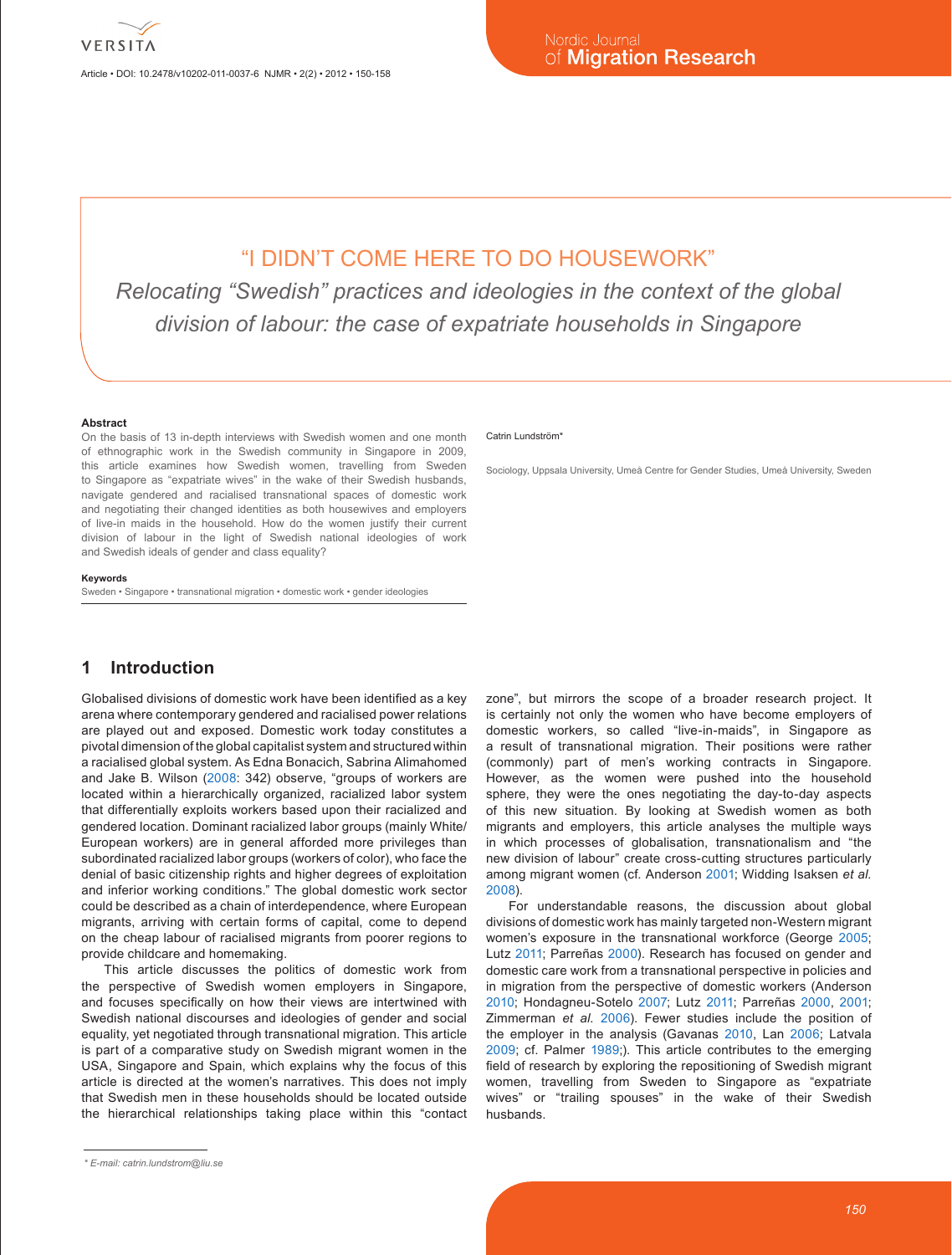The experiences of Swedish migrant women in the role of employers make it possible to analyse how (racial and class) privilege interacts with gendered aspects of transnational migration. This article strives to look at these practices as examples of complex intersections between new forms of privilege in conjunction with increased gendered dependence and (former) national ideologies of gender equality and workers' rights in a particular transnational space. I am mainly concerned about three issues: (1) how Swedish women reconstruct their national identities and ideologies as expatriate wives in a transnational migratory context, (2) how values of gender equality and social equality are simultaneously attached to and abandoned in these national ideologies, and (3) how (new) divisions of labour in the household are justified in relation to (old) Swedish national ideologies of workers' rights, particularly in relation to those of gender and class equality, in a transnational space. These inquiries highlight practices and relations created through intersecting discourses of *difference* in transnational migration, and raise questions about *who* is expected to do what and how identities are (re-)constructed around the privilege of *not* having to do domestic work.

I argue that the women used different kinds of myths and strategies to negotiate differences between their gender *ideologies* and *practices* of labour division in their homes, moving from a professional status to the role of a (temporary) housewife. In this shift, this article is particularly concerned with the inter-relation between ideologies of gender and social equality and the practice of employing domestic workers as a kind of gender strategy in Singapore. The concept of gender strategy is borrowed from Arlie Hochschild ([2003:](#page-7-10) 15), who defines it as "a plan of action through which a person tries to solve problems at hand, given the cultural notions of gender at play" – in order to maintain *gender ideologies*  (of gender equality) when they are challenged. Gender strategies are inherently related to the complexity of women's positions as mothers and wives in expatriate households (a term that applied to skilled foreign workers) are being played out in a context of racialised and classed relations between different groups of migrant women.

I understand these gender ideologies as intersecting with Swedish national(istic) discourses of Sweden as the most gender equal country in the world that shape women's understandings of gender and social equality (cf. Sharp [1996](#page-7-11); Yuval-Davis [1997](#page-8-2)). In line with previous research conducted by Anna Gavanas ([2010](#page-7-6)), I argue that the Swedish notion of gender egalitarianism is formulated by Swedes as something unique and thereby it is central to the women's identities as employers ([Kvist & Peterson 2010](#page-7-12)). In a comparison with Spanish and British employers, Gavanas found that Swedes were particularly preoccupied with "mythical Nordic *egalitarianism*" and used moral discourses to construct themselves as "good egalitarian" employers. Gavanas discusses these negotiations in terms of "privileged irresponsibility". These discourses are here seen as shaped in relation to the history of Swedish gender equality policy.

#### **2 Negotiating "Swedish" ideologies and practices relating to gender (and) egalitarianism**

For the women interviewed, gender egalitarianism was an important aspect of their identities and relationships. Certainly, gender equality is a core issue in Sweden, which historically has been supportive of a state-funded general public welfare system ([Borchorst & Siim 2008\)](#page-7-13). Since 1970s, gender equality has been a key feature of Swedish politics, and in international comparisons, Sweden has, along with other Scandinavian countries, been identified as exceptionally "woman-friendly" or "gender-equalityfriendly" [\(Sainsbury 1996](#page-7-14)). Despite this, Sweden has also been criticised for leaving little space for themes related to violence or racism (Kabeer *et al.* [2008](#page-7-15); Pred [2000](#page-7-16); Pringle [2010](#page-7-17)). Even though Sweden has been ranked as one of the most gender-equal societies in international comparisons, women in Sweden are still expected to assume most of the responsibility for domestic labour (including cooking, cleaning, childcare, care of the elderly and the emotional labour that accompanies all this) in dual career families (Evertsson [2004](#page-7-18); SOU [1998](#page-8-3)). Thus, an important context for the women in this study is that they have moved from a "dual career" situation, including what Hochschild [\(2003](#page-7-10)) refers to "a second shift" of unpaid labour, to a situation of having neither a professional career nor unpaid work.

Despite existing gender inequalities in both the home and the labour force in Sweden, a belief in gender equality remains central to Swedish national identity. This ideology constitutes a key factor in both left- and right-wing governmental discourses and subsequently in narratives of both Swedish femininity and masculinity ([Egeberg](#page-7-19) [Holmgren 2007\)](#page-7-19). Among Swedish migrants, an egalitarian gender ideology remains central to their concept of Swedish femininity and masculinity. It can therefore be argued that Swedish women carry a distinct Swedish gender equality discourse with them across national contexts that must be negotiated when moving from one system of gender stratification to another (cf. Gavanas [2010\)](#page-7-6).

I understand the women as *transmigrants*, in the sense that they maintained close contact with friends and family in Sweden, read Swedish newspapers, owned property there, etc. This meant that their Swedish identity was preserved in the Singaporean society, in that their "daily lives depend on multiple and constant interconnections across international borders and [their] public identities are configured in relation to more than one nation-state" (Glick Schiller *et al.* [1995:](#page-7-20) 48). Their continuous and close contact with Sweden partly explained why they continued to embrace Swedish norms, including a gender-egalitarian ideology that their lifestyles contradicted.

# **3 Expatriate migrations**

As feminist research shows, transnational migration constitutes a deeply gendered phenomenon that organises and (trans)forms the lives of women and men differently (Brah [1996;](#page-7-21) George [2005](#page-7-1); Parreñas [2001](#page-7-5)). Women and men inhabit different social spaces and networks in migration, and their social (re-)locations are reconstructed in different national and regional contexts as well as in relation to the labour market, the household and the community (Bao [1998](#page-6-2)). Research into transnational expatriate migration has shown that not only gender but also race and class restructure white migrant women's positions in the new society. As Pauline Leonard ([2008\)](#page-7-22) observed in her research on British "trailing spouses" in postcolonial Hong Kong, expatriate migration tends to position (white) women in changed relationships of power with men in the household and in relation to the wider society. Leonard argues that this situation is negotiated through (British) national ideologies of gender, sexuality and race. On the basis of her research of expatriate wives in Beijing, Daniella Arieli ([2007\)](#page-6-3) argues that although these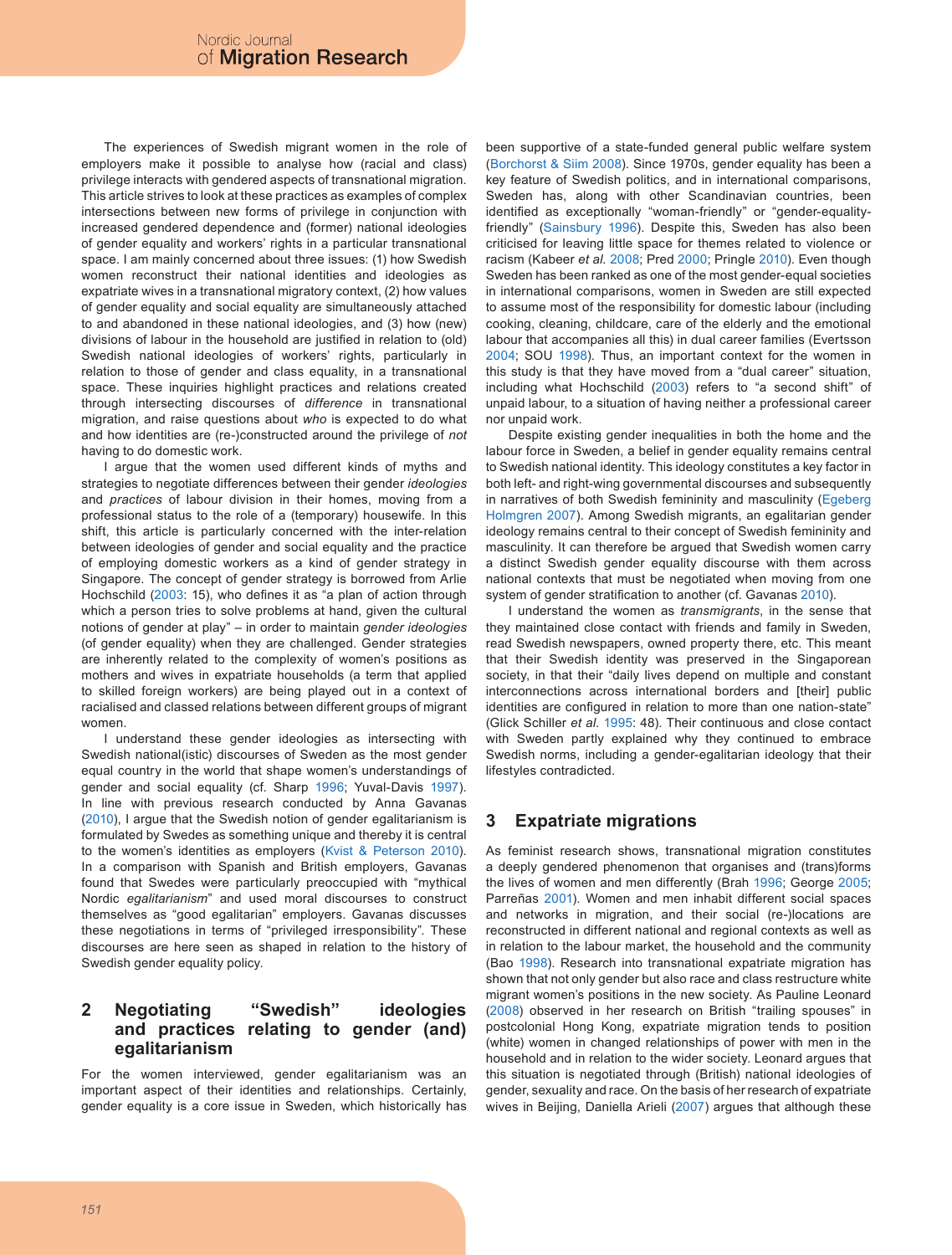women experience increased wealth and leisure time, they also relinquish their economic self-sufficiency, careers and communities instead of dedicate their time to family responsibilities. Such lifestyles and living conditions have been identified as highly similar in different expatriate groups, regardless of where they live ([Cohen](#page-7-23) [1977\)](#page-7-23).

Transnational expatriate migration is here viewed as a multifaceted phenomenon in which gender, class, race and sexuality tend to be intertwined in complex ways. By highlighting these intersections, this article discusses how asymmetries tied to social locations infringe on each other in complex ways for expatriate women. As expatriate wives, the Swedish women in Singapore were often pushed into the role of primary care-taker as mothers and wives, as a result of transnational migration, thus reinforcing gender inequality within the household. Thus, while playing prominent (gendered) roles in the workforce and (masculine) global economy, these migrant women also juggled with the various positions of wife, mother and members of racialised, cultural or national collectives. By looking at the ways in which women in Singapore negotiate gender and race/ethnic politics, this article provides an analysis of the interpretations and reworking of social positions and an understanding of how these women navigate those positions and their meanings through local, national and global discourses in transnational migration [\(Sassen 2000\)](#page-7-24). As Anne-Meike Fechter ([2010](#page-7-25): 1279) argues, expatriate women may "become the embodiment of their exploitative nature, which problematises the tendency to conceptualise, for example, global capitalism as an inherently masculine enterprise. Recognising expatriate wives as postcolonial subjects also significantly broadens the concept, in the sense that they live in the context of imperial legacies which have been much less examined." Drawing on postcolonial feminist theories, I locate these women's current positions as transmigrants in a colonial history in which white women in the colonies were protected from danger and assigned notions of morality and motherhood. In this sense, I am reading Swedish women's migration in the legacy of the colonial project, while also highlighting the manifold ways in which the Nordic countries take part in postcolonial processes (Mulinari *et al.* [2009\)](#page-7-26).

#### **4 Negotiating national ideologies in transnational fieldwork**

This research project is part of a larger research project initiated in 2006 to ethnographically explore the multi-sited constructions of national identity in Swedish women's migration to the USA, Spain and Singapore. A multi-sited ethnography "moves from its conventional single-site location, contextualised by macro-constructions of a larger social order, such as the capitalist world system, to multiple sites of observation and participation that cross-cut dichotomies such as the "local" and the "global," the "lifeworld" and the "system"" (Marcus [1995:](#page-7-27) 95; cf. Amit [2000](#page-6-4)). This particular article is based on 13 in-depth interviews with Swedish women in combination with one month of ethnographic work in the Swedish community in Singapore in the spring of 2009. The interviews lasted between one to four hours and were recorded and later partly transcribed. I contacted the women through a network email list and encouraged voluntary informants to contact me. The informants are anonymous and any information that could reveal them to other women in the network, for example occupation or education, has been changed. Most of the women were expatriate wives.

Only two of the women were "expats" themselves. The women were between 35 and 57 years of age and most interviews were conducted in their homes when their husbands were at work. There are currently about 1,700 Swedes living and working on temporary contracts, mainly with Swedish banks and companies established in Singapore.<sup>1</sup> Nine of the women interviewed had a university education and a career in Sweden. As a result of their relocation they had been repositioned in the role of housewives in Singapore and, as such, were economically dependent on their spouses.

The in-depth interviews and participant observations were conducted with women from the Swedish Women's Educational Association (SWEA), a global network for Swedish-speaking women. Drawing on ethnographic studies from one single network of women has its strengths and its weaknesses. SWEA probably constitutes the largest network of Swedish-speaking women abroad and is an accessible arena from which to study Swedish migrant women's lives, interactions, diversities and similarities. SWEA is widely known among migrating Swedes and recruits members from all age groups. I assume that the network is selective in that there is an over-representation of women who have become housewives, rather than middle-class working women and expatriates. Thus, my purpose is not to generalise from these women's lives, but to analyse how this particular group negotiates Swedish ideologies of gender equality in Singapore.

All the women except three had domestic workers. Two of these three were over 50 years of age and had no children living with them. One woman declared that her family had chosen not to have domestic worker any longer due to the many "difficulties" attached to this situation. None of the interviewees had had a (live-in) domestic worker in Sweden and said that they could not have imagined themselves in such a situation before their visit to Singapore. Three women had travelled the world as a result of their husbands' work and had experienced similar lifestyles before. In general, most of the Swedes, I met lived in apartments in "gated communities", in Singapore called private condominiums, with town houses, guards, pools and shops, along with other "expats", mostly from other (north-western) European countries, some from Australia and a few from other Asian countries. Five of the interviewees lived in larger houses in wealthy suburban areas, where they said they felt more "integrated" into Singaporean society.

When planning my fieldwork in Singapore, I wondered how best to approach the women's changed migrant lifestyles with foreign domestic workers in private condominiums. Could I talk about privileged habits and/or about them as privileged subjects? How should I approach the issue of gender equality? However, on my arrival in the field, the politics of "live-in-maids" turned out to be the first issue that the women wanted to share their thoughts about. In the Swedish community, I was introduced to "horror stories" about "maids" who had used their lady-shaves without permission (but left "black hair" in them) or had stolen towels from the house. Both women and men wanted to talk about how to handle these issues and how they should act as "good" employers. What was the right thing to do with "maids" who on the one hand were clearly in a vulnerable position as migrants in Singapore, but who on the other did not obey the rules that they as employers had set up? During my research, I also stayed in a household with a migrant domestic worker, which I assume gave rise to the sharing of experiences. In this article, I also draw from what I learned from living with and talking to the domestic worker in the household where I stayed.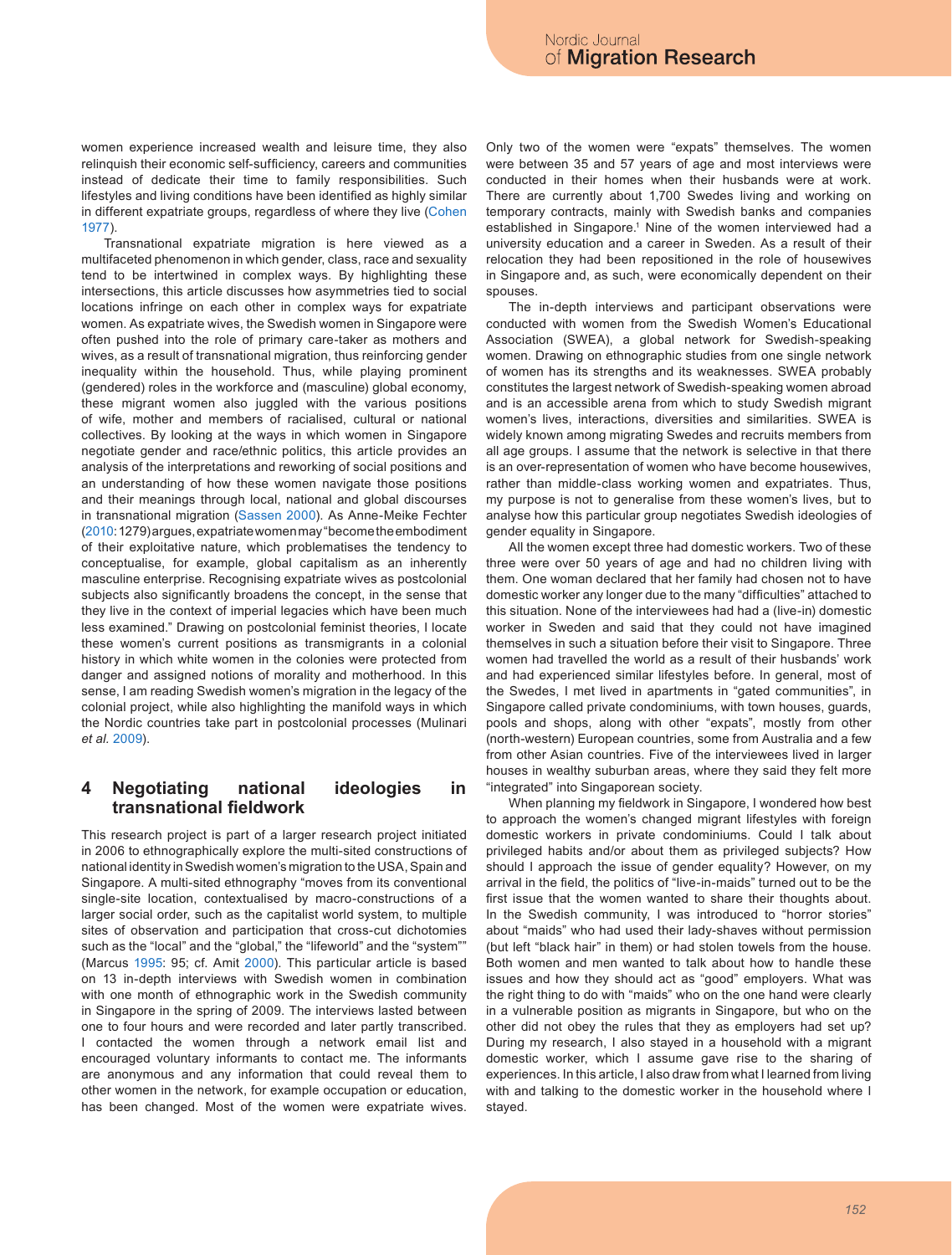The views that were presented may have been influenced by the fact that the research was conducted by a Swede – someone who embodies a national ideology of social and gender equality. The women who became housewives in Singapore often felt questioned by their Swedish families as well as relatives and told stories of how they were sometimes called "parasites" by their relatives due to their economic dependence. These divergences also turned the housewife position into a disputed theme for the women who had shifted from a dual-earner model in Sweden to a housewife contract in Singapore and elsewhere ([Lundström & Twine 2011](#page-7-28)).

Analytically, my interest is not oriented towards the question of whether Swedes are "good employers" or not, but is rather focused on *how* they talk about their positions as Swedish employers in a global context of iniquity and how practices as well as ideologies are negotiated in relation to such a narrative. Their narratives mirror what Marvin Scott and Stanford Lyman [\(1968](#page-7-29)) refer to *accounts of justifications*, where one *accepts* responsibility for a certain act but *denies* the eventual unethical qualities associated with it. Justifications function, according to Scott and Lyman [\(1968](#page-7-29): 51), as "socially approved vocabularies" in order to neutralise an act or its consequences, in which the act in question (*e.g*. employing a migrant domestic worker) is claimed to be acceptable in that particular occasion (*e.g.* living in Singapore temporarily) permits or even requires such an act. While this article does not deal with the moral dimensions of employing a domestic worker as such, the women's narratives are analysed as accounts of how they juggle with the various ethical dimensions that have been shaped by discrepancies between their ideologies, strategies and practices.

## **5 Becoming employers**

Although the use of domestic workers is still relatively rare in Sweden, most Swedish households choose to hire a migrant domestic worker when moving to Singapore. This was most overtly related to the widespread use of domestic workers in parts of Asia. As Aiwa Ong [\(2006:](#page-7-30)196) argues, "having a foreign maid in the household has become an entrenched entitlement of the middle and upper-middle classes throughout Southeast Asia." While all the interviewed Swedes said that they never imagined themselves hiring a "live-in-maid" when living in Sweden and their views about this issue changed when arriving to Singapore. Here, I was told, hiring a live-in-maid was not only common but also very practical. Erika, a 39-year-old expatriate, explained – "We said that we wouldn't have a maid. But now we have got used to it." Knowing that other Swedes had domestic workers often provided a moral space for the (Swedish) newcomers to employ a domestic worker in their homes.

This particular group did not belong to the high achieving, timepressed and upper-middle-class group of women often referred to in the debate about domestic work. For the interviewees, the decision to hire a migrant domestic worker was related to their wish to release themselves from the caring needs of children or pets, or the intensified cleaning requirements in a tropical climate; needs that were juxtaposed with the increased freedom associated with having a domestic worker. Having a domestic worker provided the women with time for socialising, shopping and, in some cases, working. Employing a domestic worker also included the possibility of travelling in the region, which I identify as one of the principal activities when (re-)constructing a class position in the Swedish community in Singapore. Moreover, it provided a base from which to avoid negotiating household duties with their spouses. This may help to explain why the women described their husbands as very positive to the idea of having a domestic worker. It was a way for *them*, that is, the women, to be relieved of household work. However, the main justification was the normalised standard of having a migrant domestic worker in Singapore. At present there are some 210,000 foreign domestic workers in Singapore (a figure that is steadily rising, The Guardian 8 July 2011); three-quarters are from the Philippines, one-fifth from Indonesia and the rest mainly from Sri Lanka (Ong [2006](#page-7-30); Yeoh [1999](#page-8-4)). This amounts to approximately one foreign domestic worker to every six households in Singapore (The Guardian 8 July 2011).

#### **6 "I didn't come here to do housework twenty hours a week"**

Since the Swedish women in Singapore had rarely migrated for work, their relocation meant that they actually had time for household duties. The choice to hire a migrant domestic worker was thus motivated by other reasons than time-pressure, such as having time for leisure, travel, etc. Employing a domestic worker entailed a quick shift – from being used to having a "dual career", often with a "second shift", to a sense of living out one's dream, namely a oncein-a-lifetime chance to radically change one's lifestyle for a period of time; including having more time for oneself, travelling around the world, being relieved from doing domestic work, etc.

For the Swedish women in Singapore, life with a "live-in-maid" could be filled with adventure, travel and developing new interests. Instead of spending time quarrelling about how domestic duties should be distributed in the family, a "live-in-maid" relieved these women of such daily problems. As Vendela, aged 39, one of the highly educated "expat wives" explained,

We have no grandma to call. [...] Here one has to clean a lot more than at home. […] I thought I would have a nice, interesting, developing life here, even though I wasn't able to work, maybe, because I did not expect that to work out. But I did not come here to do housework twenty hours a week. It was not what I wanted to get out of our time here so we have a maid.

Without having a grandmother around to help out, Vendela imagined herself taking (sole?) responsibility for the household work; something that could only be negotiated through an external agent. Division of work thus constitutes a context in which gender inequality is negotiated through a matrix of racial and class hierarchies by shuffling these responsibilities to a third party, excluding men from the domestic equation. Vendela is the one who is "liberated" from household work and the person in the family who "takes care of the maid", instructing her how to deal with things in the house, etc. "We are anxious to be good employers", she explained.

#### **7 Justifying privilege through discourses of difference**

Erika, who migrated with her husband and their two children, aged two and six years, told me that most "maids" were much better off in Swedish families. "They have even become a little spoiled compared to their former Chinese families", Erika said.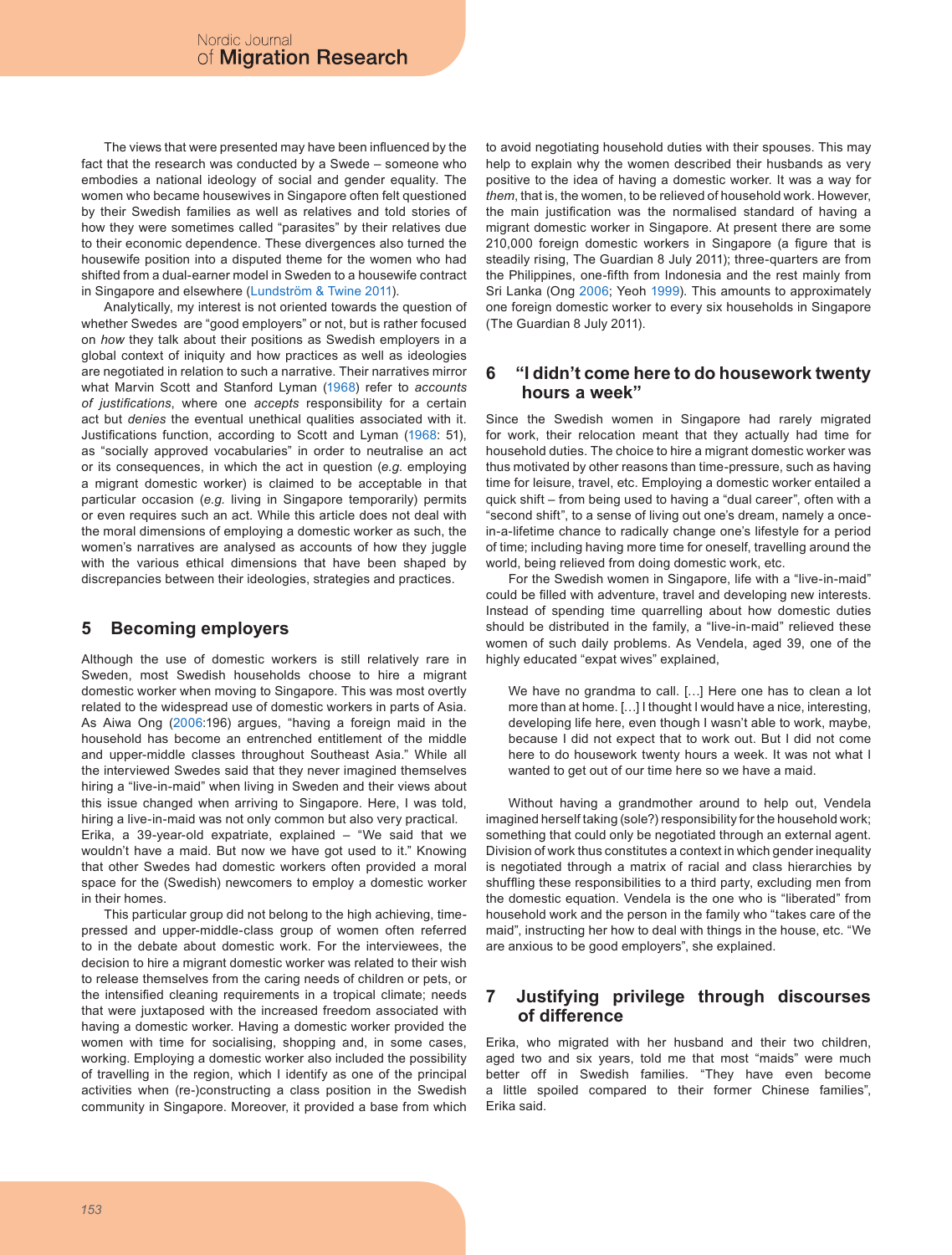I am really careful to ensure that my maid is happy. She doesn't work herself to death. And sure, I help her and cook some food. But not too much, because then there is competition in the kitchen […] it ends with me baking on Sundays when she has her day off.

However, Erika declared that "I couldn't stay one single night in the room where she lives", but when she saw it she said – "this looks like paradise". "We're all different", Erika added. The idea of (racial, ethnic and/or class) differences justifies the different conditions that are applied to the domestic workers.

Olivia, who has lived abroad in different countries for 21 years together with her husband, underlined that the maid in their house had very little to do:

She does not actually have a lot to do here. That's the way it is, but maybe it's boring for her. But she has a small TV in her room. She has never complained so… She has a very, very tight relation with the dog. It's her little friend. And she has a sister who works for another Swedish family here, whom she has very good contact with. And they have their small social world around them. They live in their little world. Eh, so yes, well, everything she does is very slow. She is in no hurry either. She does not have a lot on her schedule.

The Swedish women often had domestic workers for cleaning purposes and for taking care of children in their absence. As in Olivia's case, the family dog also justified the use of a domestic worker.

Two dimensions seem to be of particular importance when trying to understand Swedish women's justification of the division of labour in relation to Swedish national ideologies of work and equality. One context of justification is related to the very construction of *difference* that locates domestic workers, as other(ed) migrant women, outside a normative frame of gender and social equality, upheld in this particular transnational "contact zone" (cf. Pratt [1992](#page-7-31)). Other migrant women were expected to have different needs for leisure, living conditions, intimate relations, etc. – *They are not like us*. Such stances were intimately intertwined with racialised discourses of migration as a context of explanation. Women from the Philippines and Indonesia had few other alternatives than to work as live-in-maids in Singapore, so from the point of view of expats, these women came to Singapore to clean their houses. The hierarchical relationship between Swedish migrant women and migrant domestic workers thus takes shape from the unequal preconditions between industrialised and developing countries in conjunction with the presence of transnational class divisions in the local Singaporean context, into which the Swedish and the Filipina women were integrated from very different positions.

In a context of gendered dependency and social inequality, national ideologies of work and equality were managed and understood in terms of ethnic and racial constructions, both in relation to other racialised women from the Philippines as well as Indonesia and in comparison with other employers. Scandinavian employers were singled out as better employers than the Chinese. Similar results have been identified in research on Finnish employers in Kenya, who tend to "regard themselves as very good employers" (Latvala [2009:](#page-7-8) 95).

The globalisation of social inequality thus tends to revoke previous (Swedish) views and conduct of labour practices. Facing transnational inequalities provoke a downward comparison in which other people's unjust behaviour legitimises one's own – *We are not as bad as other employers*. Comparisons of Chinese and Swedish employers seemed to dissolve previous national ideologies of equality and labour conditions. During the fieldwork, I spoke to several Swedes and some domestic workers about their working conditions and learning that domestic workers worked irregular hours from Monday to Saturday (regardless of the amount of work) for a salary of 450 SGD (about 2400 SEK) and only Sundays off, often with a double amount of work on Mondays. Regarding living conditions, domestic workers could eat and have a break in a small room behind the kitchen or elsewhere in the house. Thus, by drawing on Swedish labour history and comparing local practices, Swedish women saw themselves as more responsible than other employers. Despite their views on responsibility for employees, they did not regard themselves as having to live up to labour rights as practised in the Swedish context.

It should be pointed out that working conditions for foreign domestic workers, regarding responsibility for the employee, medical insurance, accommodation, etc., are prescribed in the Singaporean *Employment of Foreign Manpower Act.* Even so, the Swedish employers were able to provide better conditions (such as giving more than Sundays off) or pay a higher salary than the required level (which they in some cases said they did). In view of the collective working situation for domestic workers and live-inmaids around the world (including experiences of sexual abuse, violence, etc.), the International Labour Organization (ILO) has now called for an "increasing recognition, nationally and internationally, of the economic and social value of domestic work and of the need to improve domestic workers' living and working conditions".<sup>3</sup>

Thus, while distancing themselves from labour rights and conditions as they would have been formulated in the Swedish context, the Swedish women were able to align with national ideologies and discourses of being *relatively speaking* good employers compared with Chinese employers. For this they did not need to adjust to Swedish labour rights and conditions, but could rely on being better than other employers.<sup>5</sup>

### **8 "Swedish" ideologies and practices**

The question of gender and social equality in relation to constructions of Swedishness and "Swedish" norms as well as values were crucial for Teresa, a woman in her forties, married to a Swede and living in Singapore for three years. When moving to Asia, Teresa was "so surprised" at how the Swedish employers treated "their" domestic workers. "I came from Sweden, where there is so much pressure on democracy, gender equality and antiracism and that everybody is equal", she exclaimed – "What is Swedish here? Nothing!"

It is the woman who is the employer, not the man. It is the woman who is relieved from the pressure. Is it because it is more gender equal? No! The man continues to avoid taking responsibility. Another woman simply carries this burden. It is still a woman doing the job.

Teresa was also concerned about the unequal relations between "the female employer" and "the female maid". Teresa was disappointed by how Swedes acted and wanted to develop another way of treating domestic workers. She argued that one should not simply adjust to what things were like in Singapore. "I say, it is you who are right, the newly arrived who are shocked by what you see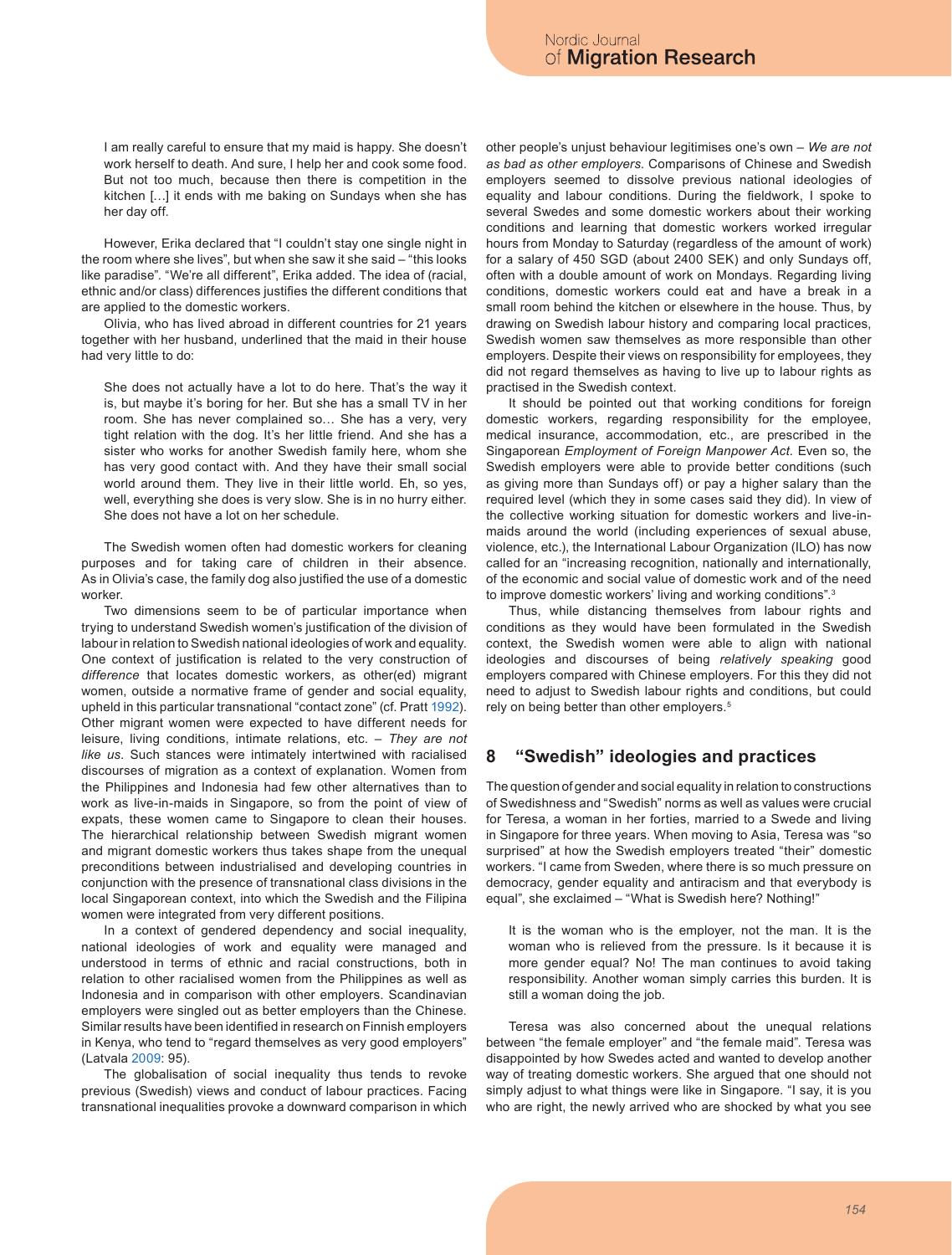[the treatment of migrant domestic workers, author's comment]", she explained. "It is us who have lived here too long, who have got used to it and who think it's alright who have lost something. I want that reaction to linger", she said. In her analysis, Teresa thought that it was possible to have a respectful relation with a domestic worker, although added that:

I am very afraid sometimes and I am critical to what I see is happening. My view is that there are women here who have lost something, who have lost control, who scream at their maid. They have problems.

According to Teresa, Swedes were not "better" employers than others. Rather, she expresses a critical view on the discrepancy between the image of Sweden and the practices among Swedes in Singapore.

# **9 Gender equality as a site of struggle**

While gender equality was described as an important aspect of the women's relations with their husbands, they did not associate their role as expatriate wives with gender equality. The women's privileges within the family unit reflected the contradictions and vulnerabilities that unemployed married women have to negotiate when they traded their "dual-income model" for an expatriate life in Singapore that is characterised by interdependency and a lack of economic autonomy in relation to both their spouses and their Swedish relatives.

Jenny, aged 45 and married with two children, has lived abroad in different Asian countries as a "trailing spouse" for almost nine years. She did not spend her days cleaning and taking care of the home. Rather, she was very active doing "out-door" activities: swimming, playing tennis, doing voluntary work, etc. Despite her active lifestyle, she described herself as a "bored housewife" in Singapore. Still, she was reluctant to think about going back to Sweden. She explained that she was: "scared to death of moving back. I am spoiled". These feelings had to be negotiated in relation to the Swedish ideals of gender equality:

"We are totally unequal. There is no gender equality in this relation. He would probably not agree with that, because he thinks that he does lots of things. But 99.9% of what is done comes from me. Then he reacts. Then there is action. But would he do something on his own initiative? No."

"I have resigned", Jenny declared. Jenny and her husband have a domestic worker from the Philippines, and Jenny would not want it any other way. Nevertheless, as Jenny's story mirrors, the women could not entirely reconstruct their sense of gender equality despite having outsourced the domestic work that would otherwise have locked them into household duties and unpaid labour. Even though a migrant domestic worker did the domestic work, Jenny felt that she had to negotiate other areas with her husband. As indicated in the previous quote, he did not take the responsibility she expected him to take without her instructing him how or when to do it. Although Jenny could not see any other way out, she remained dissatisfied with the situation. While Jenny does not restore her sense of gender equality through the employment of a domestic worker, gender inequality may serve as a justification for employing a domestic worker if the alternative seems to be worse. Maintaining her ideology of gender egalitarianism thus justifies the employment of a domestic worker, despite the *feelings* of inequality in the family (cf. Hochschild [2003\)](#page-7-10).

# **10 Conclusions**

In this article, I have discussed some of the ways in which Swedish women in expatriate households in Singapore situate themselves in-between the (new) global division of domestic labour and (old) Swedish national ideologies of gender and social equality in a transnational migratory space. While domestic work has been a key issue in feminist analyses historically, contemporary processes of transnational migration and globalisation structure this type of labour in new and complex ways. This article analyses how different groups of migrants, that is, "expat wives" from Sweden and migrant domestic workers from the Philippines, Indonesia, Sri Lanka and elsewhere come together as "mistresses" and "maids" in family households in Singapore. (cf. Ehrenreich & Hochschild [2003](#page-7-32)). This article shows that in their position as expatriate wives, Swedish women choose to purchase the cheap labour of other women, often other migrant women, in order to negotiate gendered battles about domestic labour within their families. As Ehrenreich and Hochschild ([2003:](#page-7-32) 2) formulate it – "in the absence of help from a male partner", women are "turning over the care of their children [...] and homes to women from the Third World." This may also give them a sense of not being deprived their individuality.

I have argued that Swedish women use Swedish national ideologies of gender and social equality in order to distinguish themselves from "other" (mainly Chinese) employers and to reconstruct themselves as morally superior "good employers", while simultaneously defining "live-in-maids" as women with "different" needs and opportunities. The result of these negotiations was twofold. On the one hand the women could reconstruct their national identities and ideologies in a transnational space by holding on to Swedish values as well as moral ethics and on the other hand negotiate these principles in a (local and global) context of *difference* in which they appeared as "good enough" employers. In other words, they could take advantage of the outsourcing of domestic work, but with "higher moral standards" than other employers (whether they actually were better employers than others is not considered here). Although they attached certain ideological aspects of morality to their Swedish national identity, which they could retain as transmigrants, they could simultaneously detach the same values (and practices) from "real" labour rights. Some of the women, like Teresa, explicitly endeavoured to reformulate the relation of inequity inherited in domestic work – not by giving up the division of work between themselves and other migrant women, but by framing it differently.

In these circumstances, this article strives to explore some of the many transnationally migrating expressions of Swedish national identity. By looking at Swedes as migrants, it is possible to capture the multiple ways in which gendered and racialised processes of globalisation, transnationalisation and neo-colonialism create cross-cutting structures among migrants in general and migrant women in particular. For the Swedish women in this particular transnational space, the use of domestic workers was framed by the local Singaporean context and what "things are like here" in combination with the practices of the Swedish community in Singapore in general, that is, "everybody has one". In that, these practices were often described as (and experienced as) temporary,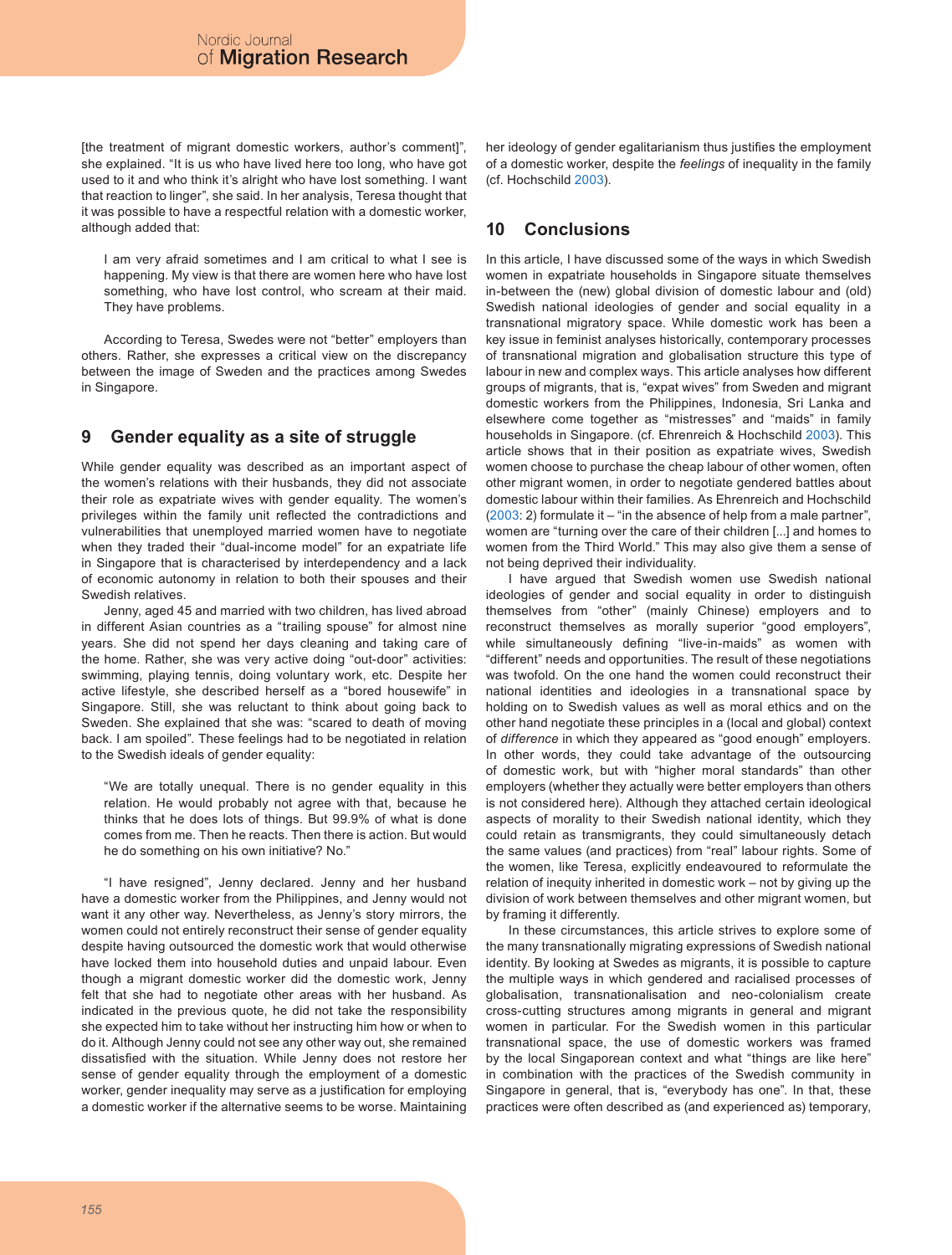they marked a limited period of the women's lives, but not necessarily of the domestic workers' lives, whose migration was differently framed. As Ehrenreich and Hochschild (2002: 11) formulate it, while "globalization of child care and housework bring the ambitious women of the world together", they do not come together "as allies struggling to achieve common goals", but rather "as mistress and maid, employer and employee."

It should be pointed out that the racial and class privileges enjoyed by Swedish "mistresses" in this particular transnational space were mediated through gendered and heterosexual forms of dependency, which for this group of Swedish women foregrounds the simultaneous production of white privilege and gender vulnerability (cf. Lundström & Twine [2011](#page-7-28)). The symbolic economy and racial hierarchies in which Swedish transmigrant women position themselves therefore tend to challenge their national ideals and beliefs in Swedish gender egalitarianism and at the same time privilege them (in a deeply gendered way) as economic dependents of middle- and upper-middle-class white men. Gender subordination thus complicates their status as white and wealthy. Yet, even though they had (temporarily) relinquished their own careers, the Swedish women were to some extent able to distance themselves from the economic-dependent housewife position and reclaim their sense of individuality and Swedish identity in a privileged position vis-à-vis other (non-European) migrant women, through what Evelyn Nakano Glenn [\(1992\)](#page-7-33) refers to "the racial division of paid reproductive labor". By detaching themselves from "dirty work", the Swedish women were able to present themselves as respectable women – as white (European) women have done throughout history – in both national and transnational contexts ([Palmer 1989](#page-7-9)). Thus, when renegotiating (Swedish) ideologies of gender equality in a transnational expatriate "contact zone" of racial and class inequality, the Swedish migrant women chose to retain their social and racial privileges within the family sphere; not primarily as housewives but as "mistresses" with "maids". The limited time of migration and lack of integration into the Singaporean society further created a sense of "moral space" in which they as Swedes could formulate their own justifications and accept practices that at the time were not (yet?) justified in the Swedish society, but at the same time drawing from both Swedish national ideologies and ideas of Singaporean behaviour.

An interesting aspect is that the gender strategies that they used to maintain Swedish gender ideologies still left them feeling dissatisfied with their expatriate lifestyles. As the women's accounts show, outsourcing their household duties did not completely lead to them reclaiming a sense of gender equality. Yet, outsourcing domestic work made it possible to dissociate themselves from such gendered duties, and simultaneously disguise the continuous gendered division of household duties in their families, thereby endorsing their status as independent women: Women with aspirations other than cleaning their houses.

#### References

*Amit, V (ed) 2000, Constructing the field. Ethnographic fieldwork in* 

<span id="page-6-4"></span>*the contemporary world, Routledge, London.*

- <span id="page-6-0"></span>*Anderson, B 2001, 'Why madam has so many bathrobes: demand for migrant domestic workers in the EU', Tijdschrift voor Economische en Sociale Geografie, vol. 92, no. 1, pp. 18–26.*
- <span id="page-6-1"></span>*Anderson, B 2010, 'Mobilizing migrants, making citizens: migrant domestic workers as political agents', Ethnic and Racial Studies,*

**Catrin Lundström** is an Associate Professor in Sociology at Uppsala University and a researcher at Linköping University in Sweden. She has been a Post Doctoral Fellow at Umeå Centre for Gender Studies, Umeå University, and a visiting scholar at the Sociology Department, University of California at Santa Barbara. Her research interests include postcolonial studies, transnational migration, critical race and whiteness studies, and feminist sociology. Some of her latest publications are: "White migrations: Swedish women, racial privileges and gender vulnerabilities in *The European Journal of Women's Studies* (co-authored with France Winddance Twine), "Women with Class. Swedish migrant women's class positions in the USA" in *Journal of Intercultural Studies*.

### **Acknowledgements**

I am thankful to the women who shared their time and thoughts with me during my time in Singapore. This research would not have been possible without funding from *Stiftelsen Lars Hiertas Minne.*  Furthermore, I am grateful to Erik Olsson and Fataneh Farahani for editing and making important comments to the article, Pei Chia-Lan and the panel on Cross-National Sociology/ Transnational Sociology at American Sociological Association in Las Vegas, Floya Anthias and the workshop on transnationalism at CEIFO, the panel at Nordic Migration Research Conference in Malmö, Cynthia Joseph and Shanti Thambiah and the panel on Gender and 'traditionalism' in global times: Women negotiating difference at the ISA in Gothenburg: the Anti-racist Academy in Sweden, who all at different occasions helped to improve this paper.

### **Notes**

- Numbers according to the Swedish Embassy in Singapore. 1.
- While Scott and Lyman (1968) analyse the linguistic devices, I draw from their discussion about the social dimensions of these "techniques". 2.
- Cited form the ILO homepage http://www.ilo.org/global/ topics/domestic-workers/lang--en/index.htm (accessed 17 June 2011). 3.
- An interesting paradox was that while Swedish employers were often described as unused to dealing with domestic workers, being too friendly etc.; Asian/Chinese employers who obviously were used to this situation were at the same time foregrounded as crueler than Swedish employers. 4.

*vol. 33, no. 1, pp. 60–74, DOI: 10.1080/01419870903023660.*

- <span id="page-6-3"></span>*Arieli, D 2007, 'The task of being content: expatriate wives in Beijing, emotional work and patriarchal bargain', Journal of International Women's Studies, vol. 8, no. 4, pp. 18–31.*
- <span id="page-6-2"></span>*Bao, J 1998, 'Same bed, different dreams: intersections of ethnicity, gender, and sexuality among middle- and upper-class Chinese immigrants in Bangkok', Positions, vol. 6, no. 2, pp. 475–502.*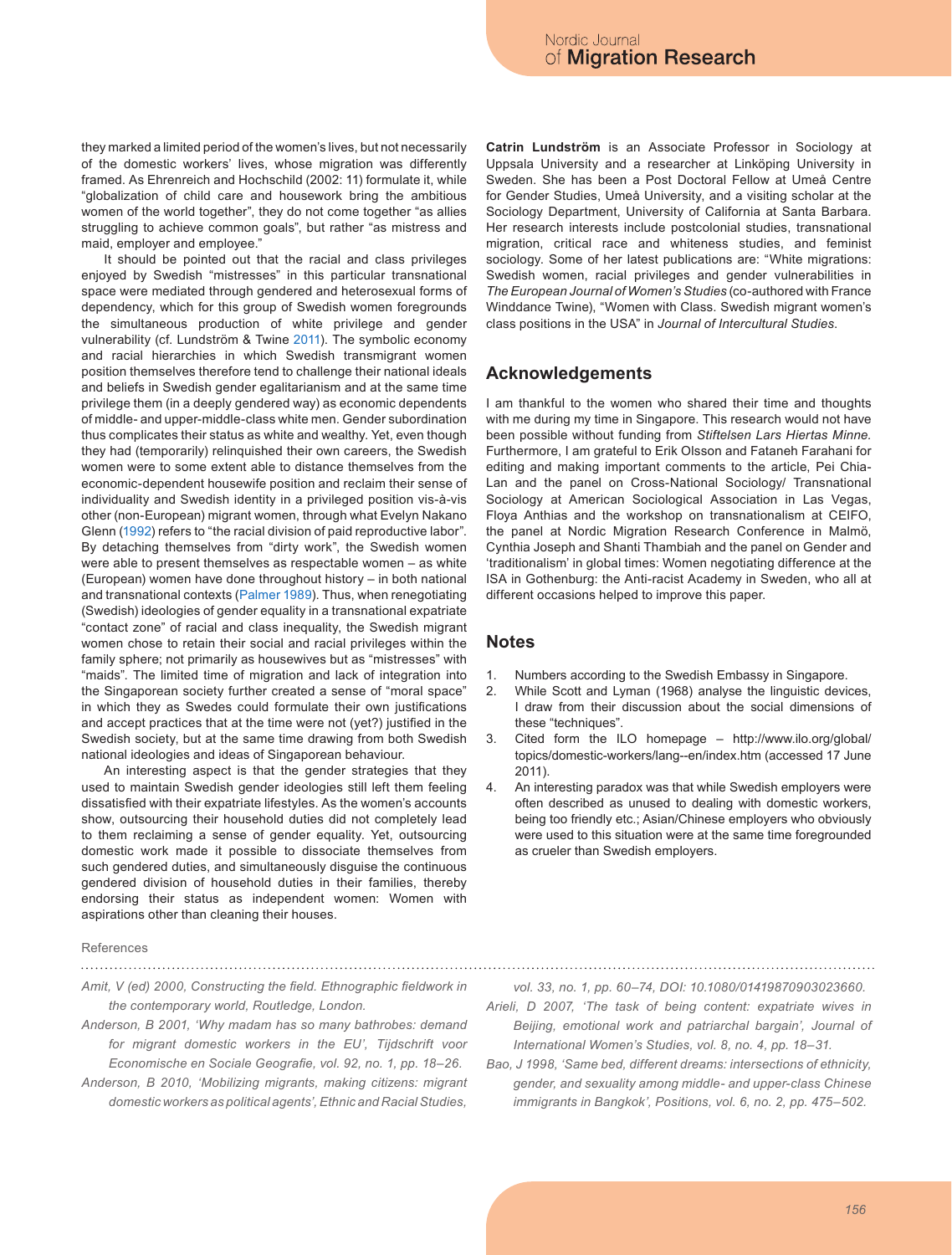- <span id="page-7-0"></span>*Bonacich, E, Alimahomed, S & Wilson, JB 2008, 'The racialization of global labor', American Behavioral Scientist, vol. 52, no. 3, pp. 342–355, DOI: 10.1177/0002764208323510.*
- <span id="page-7-13"></span>*Borchorst, A & Siim, B 2008, 'Woman-friendly policies and state feminism: theorizing scandinavian gender equality', Feminist Theory, vol. 9, no. 2, pp. 207–224.*
- <span id="page-7-21"></span>*Brah, A 1996, Cartographies of diaspora. Contesting identities, Routledge, London.*
- <span id="page-7-23"></span>*Cohen, E 1977, 'Expatriate communities', Current Sociology, vol. 24, pp. 5–90, DOI: 10.1177/001139217702400301.*
- <span id="page-7-19"></span>*Egeberg Holmgren, L 2007, 'Killing bill – men as rebellious feminists in the politics of passing', Norma, vol. 2, no. 1, pp. 16–37.*
- <span id="page-7-32"></span>*Ehrenreich, B & Hochschild, A 2003, 'Introduction', in Global woman: nannies, maids and sex workers in the new economy, eds B Ehrenreich & A Hochschild, Metropolitan Books, New York, pp. 1–15.*
- <span id="page-7-18"></span>*Evertsson, M 2004, Facets of gender: analyses of the family and the labour market, The Swedish Institute for Social Research, Stockholm.*
- <span id="page-7-25"></span>*Fechter, AM 2010, 'Gender, empire, global capitalism: colonial and corporate expatriate wives', Journal of Ethnic and Migration Studies, vol. 36, no. 8, pp. 1279–1297, DOI: 10.1080/13691831003687667.*
- <span id="page-7-6"></span>*Gavanas, A 2010, 'Privileged irresponsibility, structural responsibility and moral contradictions among employers in the EU domestic work sector', in Gender equality, citizenship and human rights: controversies and challenges in China and the Nordic countries, eds P Stoltz, M Svensson, Z Sunog & Q Wang, Routledge, London & New York, pp. 116–133.*
- <span id="page-7-1"></span>*George, SM 2005, When women come first. Gender and class in transnational migration, University of Minnesota Press, Minneapolis.*
- <span id="page-7-20"></span>*Glick Schiller, N, Basch, L & Blanc, CS 1995, 'From immigrant to transmigrant. Theorizing transnational migration', Anthropological Quarterly, vol. 61, no. 1, pp. 48–63.*
- <span id="page-7-10"></span>*Hochschild, AR & Machung, A 2003, The second shift, Penguin Books, London.*
- <span id="page-7-4"></span>*Hondagneu-Sotelo, P 2007, Doméstica. Immigrant workers cleaning & caring in the shadows of affluence, University of California Press, Berkeley.*
- <span id="page-7-15"></span>*Kabeer, N, Stark, A & Magnus, E 2008, Global perspectives on gender equality: reversing the gaze, Routledge, New York.*
- <span id="page-7-12"></span>*Kvist, E & Peterson, E 2010, 'What has gender equality got to do with it?: an analysis of policy debates surrounding domestic services in the welfare states of Spain and Sweden', NORA: Nordic Journal of Women's Studies, vol. 18, no. 3, pp. 185– 203.*
- <span id="page-7-7"></span>*Lan, PC 2006, Global cinderellas. Migrant domestics and newly rich employers in Taiwan, Duke University Press, Durham & London.*
- <span id="page-7-8"></span>*Latvala, J 2009, 'Stranger of family member? Reproducing*

*postcolonial power relations', in Complying with colonialism: gender, race and ethnicity in the Nordic Region, eds K Suvi, S Touri, S Irni & D Mulinari, Ashgate, Aldershot, pp. 85–99.*

- <span id="page-7-22"></span>*Leonard, P 2008, 'Migrating identities: gender, whiteness and Britishness in post-colonial Hong Kong', Gender, Place & Culture, vol. 15, no. 1, pp. 45–60, DOI: 10.1080/09663690701817519.*
- <span id="page-7-28"></span>*Lundström, C & Twine, FW 2011 'White migrations: Swedish women, gender vulnerabilities and racial privileges', European Journal of Women's Studies, vol. 18, no. 1, pp. 67–86. DOI: 10.1177/1350506810386085.*
- <span id="page-7-2"></span>*Lutz, H 2011, The new maids: transnational women and the care economy, Zed Books, London.*
- <span id="page-7-27"></span>*Marcus, GE 1995, 'Ethnography in/of the world system: the emergence of multi-sited ethnography', Annual Review of Anthropology, vol. 24, pp. 95–117.*
- <span id="page-7-26"></span>*Mulinari, D, Keskinen, S, Irni, S & Touri, S 2009, 'Introduction: postcolonialism and the nordic models of welfare and gender', in Complying with colonialism: gender, race and ethnicity in the Nordic region, eds S Keskinen, S Touri, S Irni & D Mulinari, Ashgate, Aldershot, pp. 1–16.*
- <span id="page-7-33"></span>*Nakano Glenn, E 1992, 'From servitude to service work: historical continuities in the racial division of paid reproductive labor', Signs, vol. 18, no. 1, pp. 1–43.*
- <span id="page-7-30"></span>*Ong, A 2006, Neoliberalism as exception: mutations in citizenship and sovereignty, Duke University Press, Durham, NC & London.*
- <span id="page-7-9"></span>*Palmer, P 1989, Domesticity and dirt. Housewives and domestic servants in the United States, 1920–1945, Temple University Press, Philadelphia.*
- <span id="page-7-3"></span>*Parreñas, RS 2000, 'Migrant filipina domestic workers and the international division of reproductive labor', Gender and Society, vol. 14, no. 4, pp. 560–580.*
- <span id="page-7-5"></span>*Parreñas, RS 2001, Servants of globalization, Stanford University Press, Stanford.*
- <span id="page-7-31"></span>*Pratt, ML 1992, Imperial eyes: travel writing and transculturation, Routledge, London.*
- <span id="page-7-16"></span>*Pred, A 2000, Even in Sweden: racisms, racialized spaces and the popular geographical imagination, University of California Press, Berkeley & Los Angeles.*
- <span id="page-7-17"></span>*Pringle, K 2010, 'Swedish welfare responses to ethnicity: the case of children and their families', European Journal of Social Work, vol. 13, no. 1, pp. 19–34.*
- <span id="page-7-14"></span>*Sainsbury, D 1996, Gender, equality, and welfare states, Cambridge Univ. Press, Cambridge.*
- <span id="page-7-24"></span>*Sassen, S 2000, 'The global city: strategic site/new frontier', American Studies, vol. 41, no. 2/3, pp. 79–95.*
- <span id="page-7-29"></span>*Scott, Marvin B. & Stanford M. Lyman (1968) 'Accounts', American Sociological Review, vol. 33, no. 1, pp. 46-62*
- <span id="page-7-11"></span>*Sharp, J 1996, 'Gendering nationhood. A feminist engagement with national identity', in BodySpace, ed N Duncan, Routledge, London.*